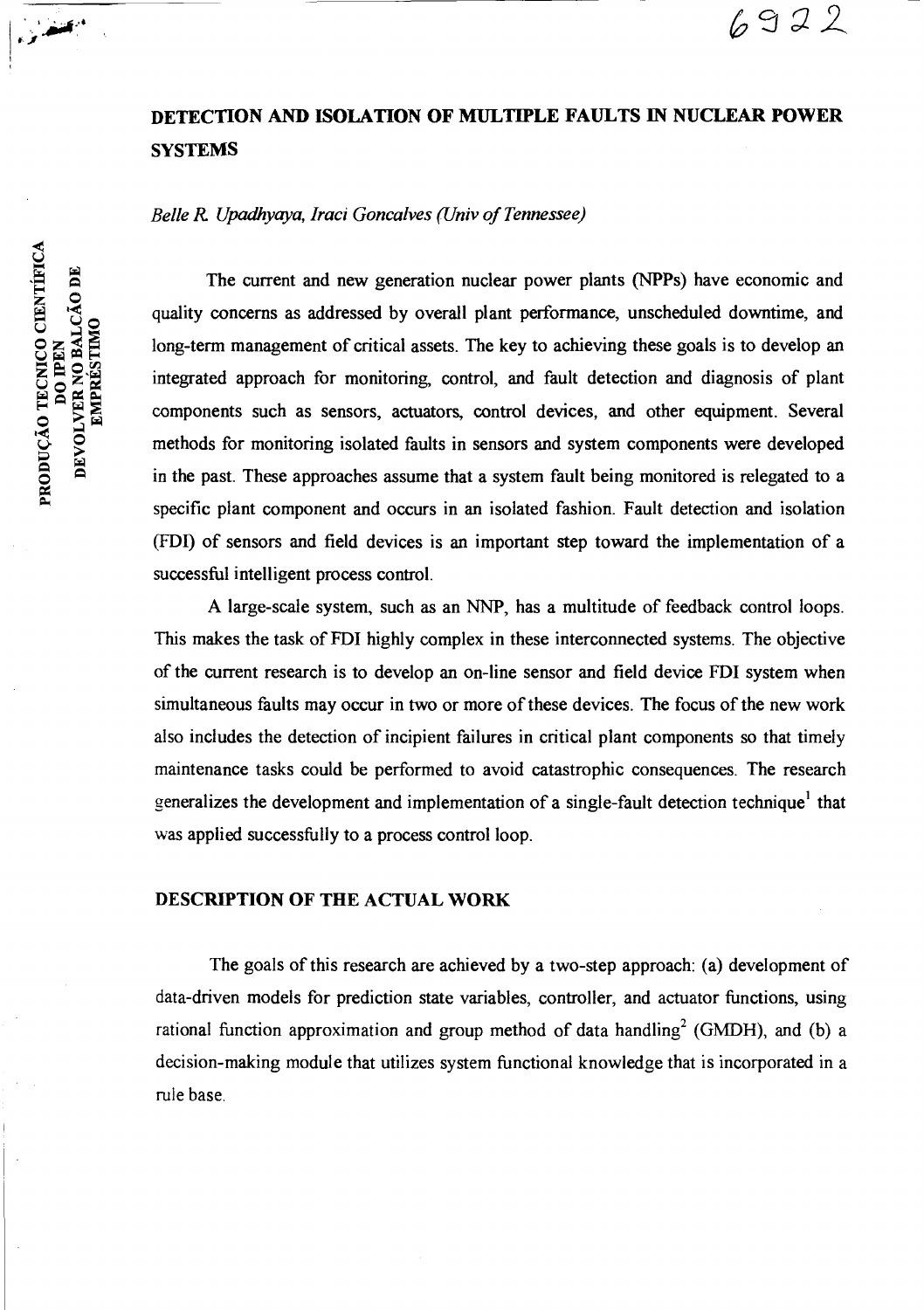The GMDH algorithm constructs a generalized data-driven polynomial-type model of a desired variable as a function of a set of related inputs from a plant subsystem by a successive polynomial approximation. The general relationship has the form shown in Eq. (1), where  $\{x_1, x_2, \ldots, x_m\}$  is a vector of input variables to be predicted. This formulation can be extended to the prediction of multiple outputs  $\{y_1, y_2, \ldots, y_n\}$ :

 $\frac{1}{\sqrt{2}}$  ,  $\frac{1}{\sqrt{2}}$ 

$$
y = a + \sum_{i=1}^{m} b_i x_i + \sum_{i=1}^{m} \sum_{j=1}^{m} c_{ij} x_i x_j + \sum_{i=1}^{m} \sum_{j=1}^{m} \sum_{k=1}^{m} d_{ijk} x_i x_j x_k + \cdots
$$
 (1)

This is a self-organizing mapping method in that the predicted **values of y are propagated**  successively to higher layers of the algorithm, with the approximation **of Ypred improving** at successive stages. As shown in Fig. 1, at each stage of the approximation,  $y_{pred}$  is formed from pairs if input signals (to that layer), and new values of the predicted values are propagated pairwise to the next layer. The iteration is continued until the mean-squared error between the predicted and the measured values of the output variable  $y$  attains a desired value, thus achieving parsimony in model fitting or learning.

The foregoing GMDH approach is generalized by using rational functions of  $(x_1, x_2)$ instead of polynomial functions. An example of a set of rational functions is presented in Eq. (2). This new set is established from phenomenological relationships among and the variables and should facilitate the development of prediction models with a minimum number of terms. In applications to NPP subsystems, a systematic study must be carried out in establishing models that are valid for a range of operating conditions. The GMDH approach has the advantages over artificial neural networks of not requiring tedious network learning and of updating with ease the prediction models during plant operation.

$$
\begin{cases}\n1, (x_1, x_2), (x_1^2, x_2^2), (x_1x_2), \frac{1}{x_1}, \frac{1}{x_2}, \frac{1}{x_1^2}, \frac{1}{x_2^2}), \frac{1}{x_1 + x_2}, \frac{1}{x_1x_2}, \frac{x_1}{x_2}, \frac{x_2}{x_1})\n\end{cases}\n\begin{cases}\n\frac{x_1}{x_1 + x_2}, \frac{x_2}{x_1 + x_2}, \frac{x_1 + x_2}{x_1}, \frac{x_1 + x_2}{x_2}, \dots \\
\frac{x_1}{x_1 + x_2}, \frac{x_2}{x_1 + x_2}, \frac{x_1 + x_2}{x_1}, \frac{x_1 + x_2}{x_2}, \dots\n\end{cases}\n\tag{2}
$$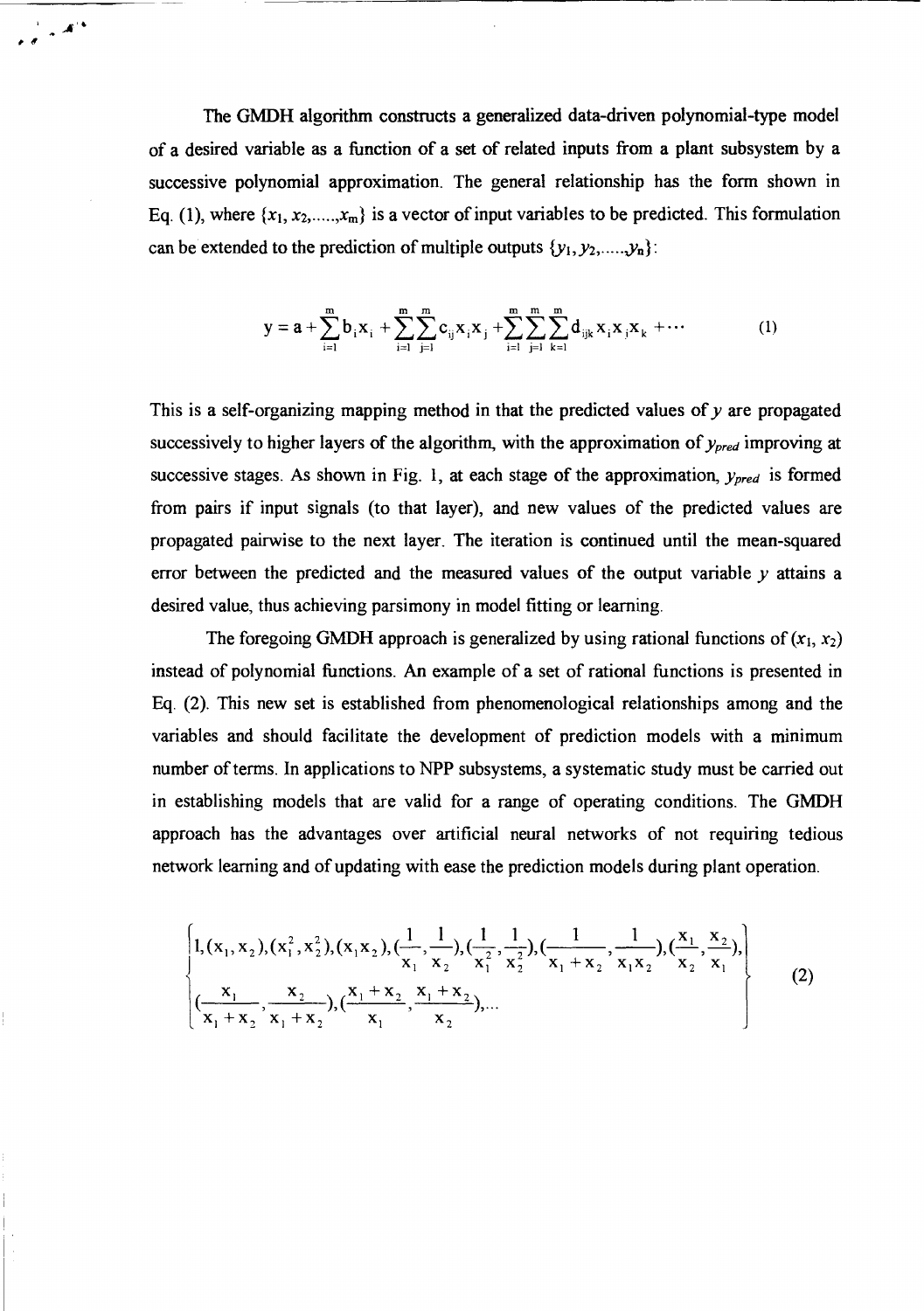The fault detection and isolation are performed in two modules. The first module monitors the system variables and checks if the changes in them are due to changes in system operating levels or due to device faults. The second module is activated when an incipient fault is detected. A rule-based decision algorithm is then used to associate the measurements to one or more fault types. The fault types and the rule base are systemspecific and must be thoroughly evaluated by extensive plant simulation.

 $\bullet$   $\circ$ 



Figure 1. Self-organizing GMDH model structure with m-inputs and K-layers.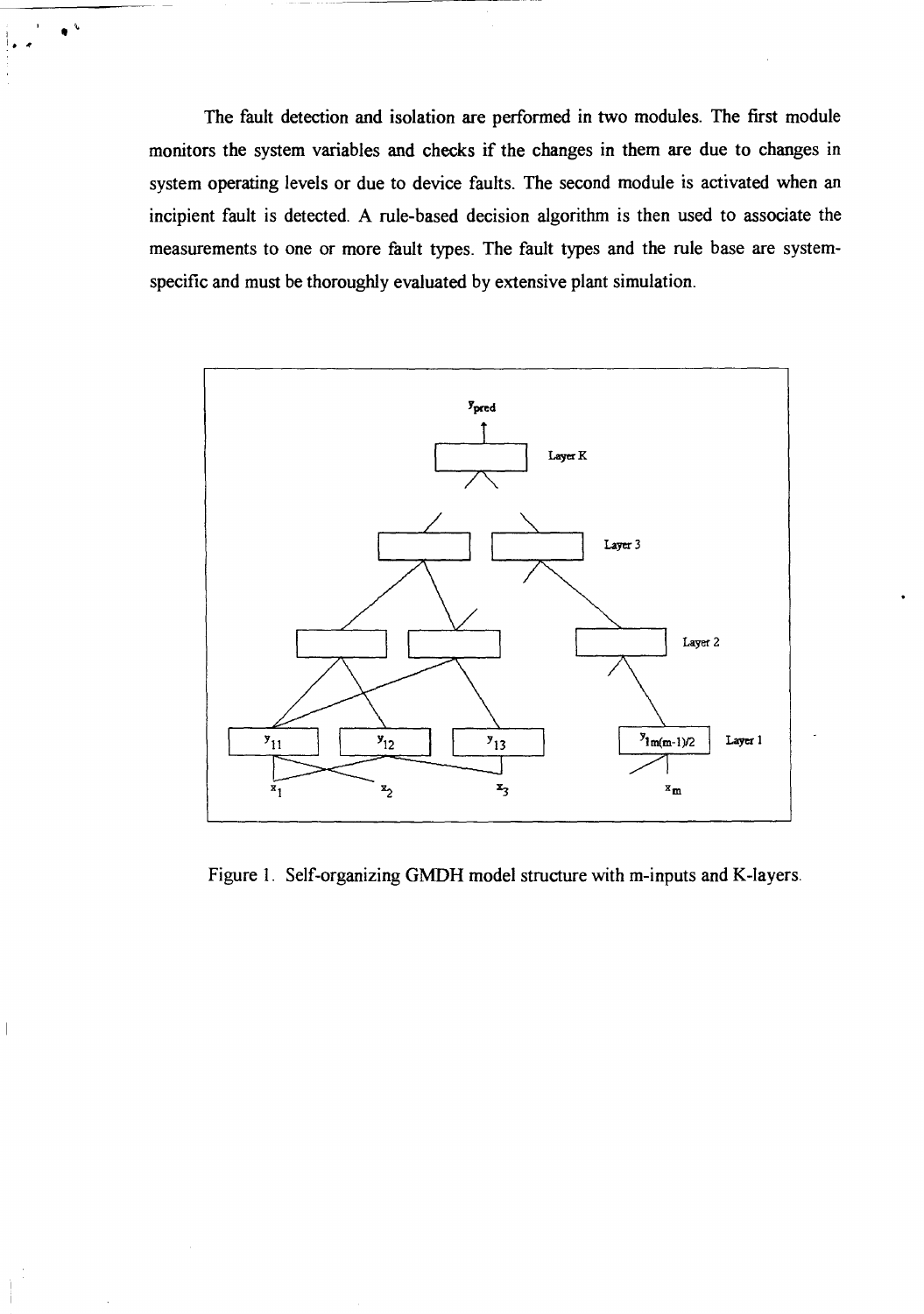#### **RESULTS**

• a

 $\bullet$   $^{\prime\prime}$ 

The effectiveness of the detection and isolation of multiple faults in sensors and field devices was studied using a Simulink model of a process control  $loop.^2$  The lowpressure control loop consists of flowmeters, a water level sensor, motor-operated valves with position indicators, and a digital proportional-integral controller for regulating the water level. The system was initially characterized by prediction models that were developed using normal operational data for different system conditions. A complete rule base for fault detection and isolation was established. Multiple faults were introduced in one or more of these devices in various combinations. Both single and dual faults are introduced simultaneously. The new FDI system was able to detect and isolate 28 cases of incipient fault situations, except for two cases. In the latter cases, the prediction error was not sufficiently large to detect the impeding fault.

The development of the multiple-fault detection method is a significant step toward integrating control and system diagnostics functions. The method will be applied for incipient fault detection in a pressurized water reactor steam generator system. The GMDH algorithm may also be generalized to account for transient system operation.

#### **REFERENCES**

- **P.** B. FERREIRA, B. R. UPADHYAYA, "On-Line Fault Monitoring and Isolation of Field Devices Using the Group Method of Data Handling," *Proc. MARCON 99,*  Gatlinburg, Tennessee, May 1999, Vol. 2, p. 79.01.
- 2. S. J. FARLOW, *Self-Organizing Methods in Modeling: GMDH-Type Algorithms,*  Marcel-Dekker, New York (1984).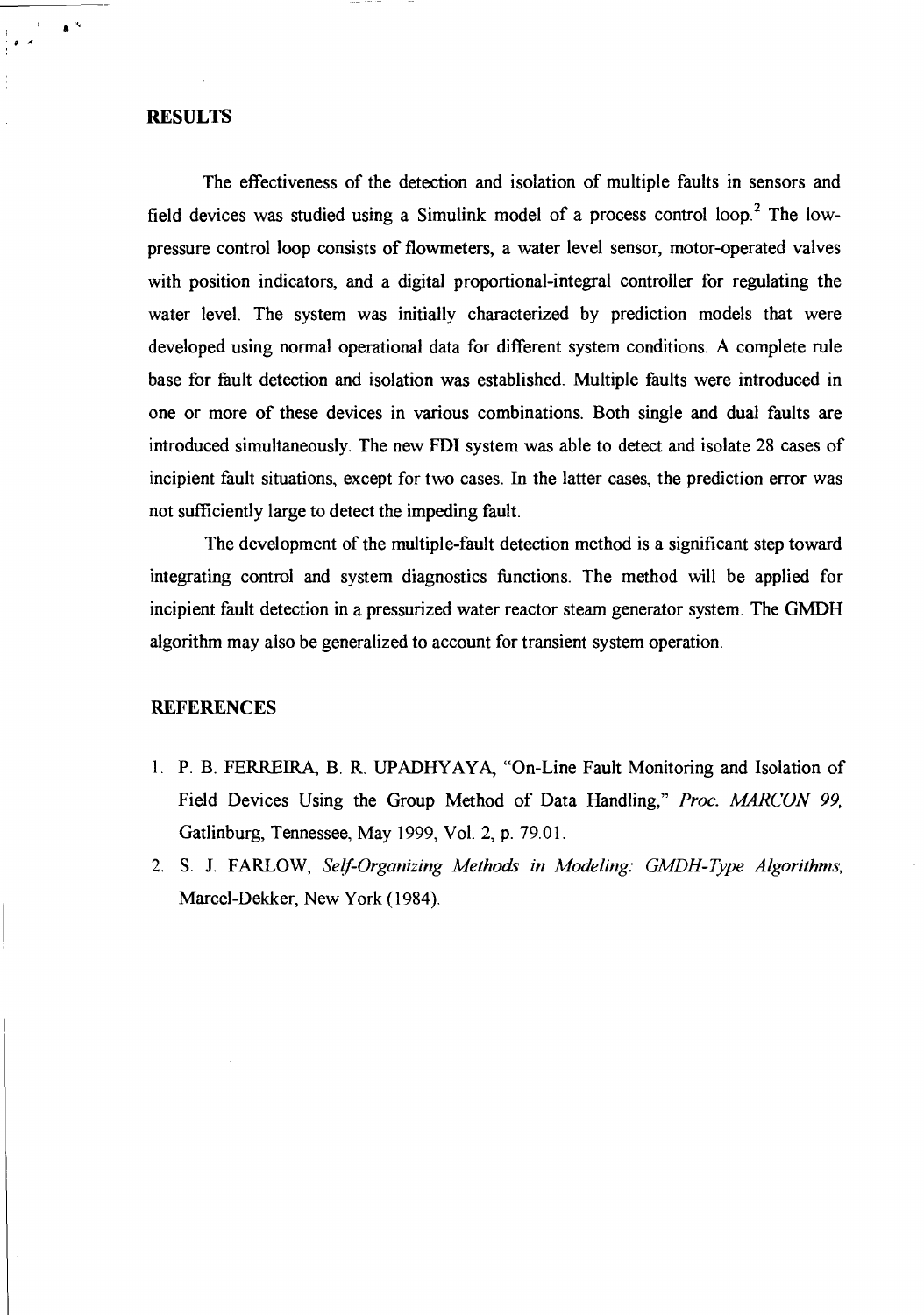

## **CENTRO DE ENGENHARIA NUCLEAR**

## Monitoração e Diagnóstico

# **Detection and Isolation of Multiple** Faults in Nuclear Plant Systems<br>2000 ANS Annual Meeting, San Diego, 4-8 June 2000

**Artigo Científico** P&D.CEND.CEND.002.00 **ARTC.02.00** 

| <b>AUTOR</b>                                      | Rubrica | Data     | <b>VERIFICADOR</b> | <b>Rubrica</b> | Data |
|---------------------------------------------------|---------|----------|--------------------|----------------|------|
| Iraci Martinez Pereira Gonçalves $\exists m \cap$ |         | 20-11-00 |                    |                |      |
|                                                   |         |          |                    |                |      |
|                                                   |         |          |                    |                |      |
|                                                   |         |          |                    |                |      |

|                   | <b>APROVAÇÕES</b>                 | Rubrica | Data |
|-------------------|-----------------------------------|---------|------|
| Chefe de Área     | Daniel K. Ting                    | りい      |      |
| Lider             | Iraci Martinez Pereira Gonçcalves | Ψm.     | 1.00 |
| Gerente do Centro | José Augusto Perrota              |         |      |
|                   |                                   |         |      |
|                   |                                   |         |      |

| <b>ARQUIVO</b> |      |                                     |  |  |
|----------------|------|-------------------------------------|--|--|
| _____          | ---- | the contract of the contract of the |  |  |
|                |      |                                     |  |  |
|                |      |                                     |  |  |